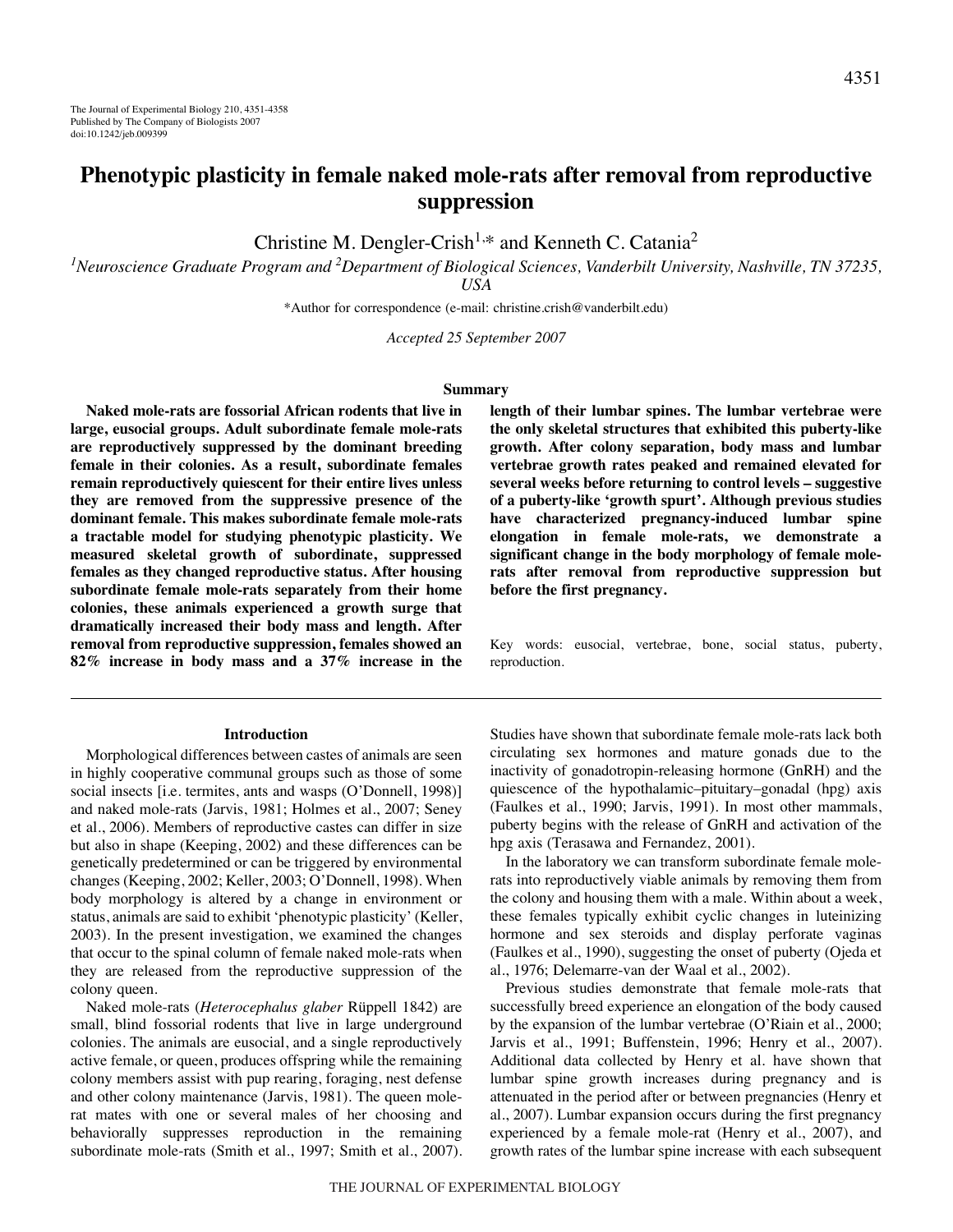pregnancy until a maximal length is obtained (C.M.D.-C., unpublished).

In the present investigation, we examined a growth phase in female mole-rats that occurs after separation from the colony queen in the absence of pregnancy and corresponding to a puberty-like phase. Puberty is a period where peak bone mass is obtained and body mass surges are seen in rodents (Sengupta et al., 2005; Hu et al., 1993), and it is possible that female mole-rats make a significant physical transformation after removal from reproductive suppression: a time when puberty-like hormonal changes may be occurring. The goal of the current study was to determine if the female mole-rat skeleton grew significantly after removal from reproductive suppression but before the first pregnancy. We conducted a longitudinal study using radiographs to track body mass and bone changes in adult female mole-rats as they transformed from subordinate animals into reproductively viable females.

# **Materials and methods**

# *Subjects*

Twenty-seven naked mole-rats originating from four separate colonies were used for this study. All mole-rats were adult subordinate animals between 12 and 18 months old at the beginning of the study. Mole-rats were grouped into experimental cohorts (CC1, CC2, CC3, CC6, CC8, CC9, CC10, CC11 and CC12) that consisted of three animals per cohort. The three animals in each cohort originated from the same litter to control for differences in growth rate that occur between naked mole-rat litters (O'Riain and Jarvis, 1998). Within each cohort, litter- and size-matched animals were assigned to one of three conditions: paired females, paired males or in-colony controls. Between cohorts, animals were carefully selected for comparable age and size to minimize differences in growth or growth rate at the beginning of the study so that data could be pooled across cohorts for analysis (O'Connor et al., 2002). Mole-rats were identified with microchip implants (AVID; Norco, CA, USA). At the beginning of the study, none of the mole-rats displayed any reproductive activity, nor did any of the females show perforate vaginal openings – an indication of reproductive maturation (Yingling and Khaneja, 2006; Ojeda et al., 1976; Delemarre-van der Waal et al., 2002). After a 5-week baseline measurement period, females were removed from their natal colony and paired with a male from the same cohort. This time point was defined as 'removal from reproductive suppression' and is also synonymous with 'colony separation', and 'status change'. Paired male mole-rats served as controls for the environmental and status changes of being removed from the home colony. Unlike subordinate females, male mole-rats are thought to have mature gonads and are not subjected to the same form of reproductive suppression as females (Clark and Faulkes, 1998). The in-colony controls consisted of males and female littermates of the paired mole-rats, but these animals remained reproductively suppressed within their natal colony and, thus, did not change status. All procedures involving mole-rats were approved by the Vanderbilt University Institutional Animal Care and Use Committee and complied with the National Institutes of Health guidelines.

# *Measurements*

Mole-rat growth measurements in cohorts CC1, CC2, CC3 and CC6 were taken twice weekly for the duration of 50 weeks. The remaining cohorts were added later as a replication study and were measured twice weekly for only 20 weeks. The paired female in CC3 died three weeks into the study so data from that cohort is not included in this study. Body mass was recorded from each animal and bone measurements were derived from radiographs of the subjects. A Faxitron MX-20 specimen x-ray cabinet (Wheeling, IL, USA) was used to obtain radiographs of each mole-rat. During the measurement period, mole-rats were removed from their cages, weighed and lightly anesthetized with isoflurane to provide immobilization for the x-ray procedure. Individual mole-rats were placed in the x-ray cabinet and dorsal radiographs were taken at a magnification of  $1.5\times$ at  $35~kV$  and  $0.3~mA$  for  $80~s$ . Once the x-ray was taken, animals were placed into a holding chamber until recovery from anesthesia and then were returned to their housing facility. These radiography methods have not shown any deleterious effects on mole-rats or their reproductive activity (Henry et al., 2007; O'Riain et al., 2000).

X-ray measurements began with a 5-week baseline period where all mole-rats were housed in their original natal colonies and were still reproductively suppressed. After the 5-week baseline period, paired females and paired males were separated from their home colonies and pair-housed in their own cage units. Measurements were continued as described previously. Paired female mole-rats were also examined for the presence of perforate vaginal openings.

# *Radiograph analysis*

Digital calipers (accurate to 0.01 mm) were used to measure bones from the radiographic images. Although all lumbar vertebrae have been shown to increase in size in queen molerats (Henry et al., 2007), the length of one lumbar vertebra, L4, was used as the main index of lumbar growth. Measurement of this vertebra is an accurate index of bone growth because it is not confounded by the angle of the spine or changes in the size of intervertebral spaces (Henry et al., 2007; O'Riain et al., 2000). This method of measurement is a standard of the field and allows for cross-comparison with other studies (Henry et al., 2007; O'Riain et al., 2000). The entire length of the lumbar spine (L1–L8 vertebrae) was also measured, as well as the combined cervical/thoracic spine. Other control bone measurements taken were the lengths of the femur and pelvis and the width of the zygomatic arch of the skull. Femur and pelvis growth have not been linked to reproduction-related growth in female mole-rats, and the width of the zygomatic arch of the skull provides a reliable index of general skeletal growth that occurs with time (O'Riain et al., 2000). Radiograph measurements were corrected for magnification before data analysis.

# *Analysis*

Data were first individually examined by cohort and then were pooled across cohorts for each of the experimental conditions. Measurements over the 20- or 50-week study periods were grouped into 5-week blocks for ease of analysis. Mean values for each of these 5-week blocks were compared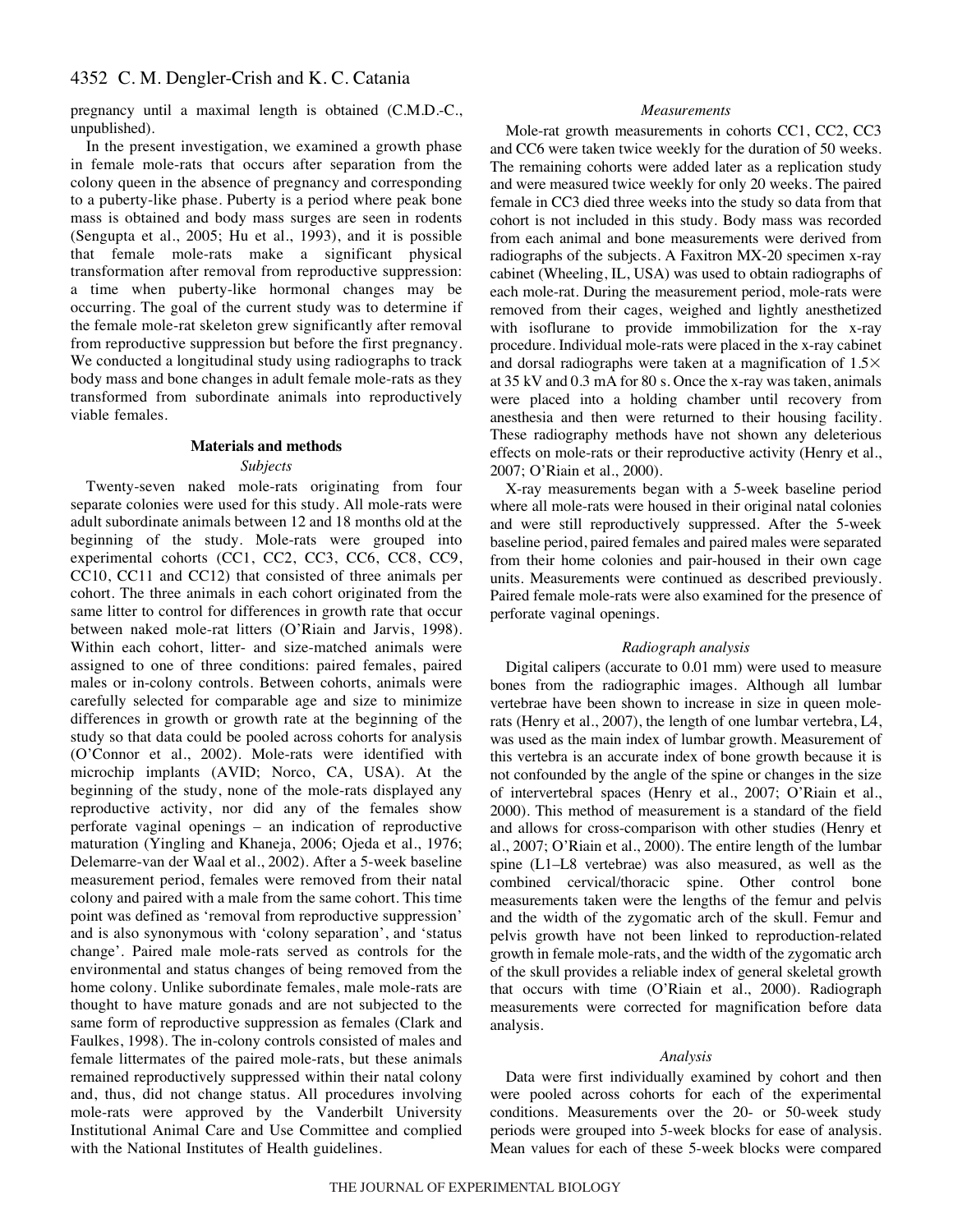across conditions. The first block represented the 5-week baseline period and the remaining blocks were designated as post-colony separation data. A mixed-design factorial analysis of variance (ANOVA) with experimental condition (paired female, paired male and in-colony controls) as the betweensubjects factor and week block as the within-subjects factor was used to test for differences between conditions. *Post-hoc* ANOVAs were used to follow up any significant effects. SPSS software (SPSS Inc., Chicago, IL, USA) was used to perform the data analyses. For figure presentation, measurement data were standardized to zero at baseline to allow comparison across different cohorts and to demonstrate relative growth of each of the experimental conditions as time progressed.

### **Results**

One paired female mole-rat became pregnant rapidly and produced a litter before the end of the study, so data from that cohort (CC6) could not be used for statistical analysis but are presented in Fig. 1. It is notable that this female demonstrated an increase in L4 length after separation from the colony but before the onset of her first pregnancy (Fig. 1). No evidence of pregnancy was seen in the remaining paired females. In the weeks after separation from their home colonies, all paired females exhibited perforate vaginal opening – a classical sign of puberty onset in other rodents (Terasawa and Fernandez, 2001; Yingling and Khaneja, 2006; Ojeda et al., 1976). Perforate vaginas were not seen in any of the in-colony control females.

#### *20-week data*

As expected, all mole-rats experienced general skeletal growth over the course of the 20-week study, and no differences in growth were seen between experimental conditions in cervical/thoracic spine, femur, pelvis or zygomatic arch. However, significant effects were revealed for the variables of L4 length, total lumbar length and body mass. Results from a



Fig. 1. Measurements (twice weekly) of L4 length in cohort CC6. The paired female in this cohort (CC6-587) became pregnant during the 10th week of the study and produced a litter during week 19. The dotted line indicates when the paired female and male were separated from the home colony. Note the increase in L4 length that occurs after colony separation but before pregnancy onset in the paired female.

mixed-design factorial ANOVA showed a significant main effect for L4 length  $(F_{3,45}=22.92, P<0.01, \eta^2=0.60)$  and a significant condition by block interaction  $(F_{6,45}=3.33, P<0.01,$  $\eta^2$ =0.31). *Post-hoc* contrasts indicated that the L4 of paired females grew significantly longer than that of paired males  $(F_{3,30}=21.97, P<0.05, \eta^2=0.35)$  and colony controls  $(F_{3,30}=5.34,$  $P<0.01$ ,  $\eta^2=0.35$ ). Males and colony controls did not differ. These data are presented in Fig. 2. Significant differences between the paired females and other two groups appeared approximately 6–10 weeks post colony-separation.

As anticipated from the L4 length results, paired females' total lumbar spine length differed from those of males and controls (Fig. 3). A significant main effect of total lumbar length  $(F_{3,45}=26.96, P<0.01, \eta^2=0.64)$  was shown, as well as a significant condition by time block interaction  $(F_{3,45}=4.12)$ ,  $P<0.01$ ,  $\eta^2=0.36$ ). Paired females' lumbar spines grew significantly longer over time than those of paired males  $(F_{3,30}=3.94, P<0.05, \eta^2=0.28)$  and colony controls  $(F_{3,30}=6.46,$  $P<0.01$ ,  $\eta^2$ =0.39). Differences in lumbar spine growth between the paired females and the other two groups emerged 6–10 weeks after removal from reproductive suppression. By 15 weeks post-colony separation, paired females had experienced a 9.4% increase in the length of their lumbar spines compared with a 6.3% increase in paired males and 3.6% increase in colony controls.

Both paired females and males attained greater body mass after colony separation than did controls (Fig. 4), as confirmed by a significant main effect of block on mass  $(F_{3,45}=22.31,$ *P*<0.01,  $\eta^2$ =0.60) and a condition by block interaction  $(F_{6,45} = 4.777, P < 0.01, \eta^2 = 0.39)$ . Paired females gained more mass than controls  $(F_{3,30}=8.00, P<0.01, \eta^2=0.44)$ , as did males  $(F_{3,30} = 6.68, P < 0.01, \eta^2 = 0.40)$ . This effect also emerged 6–10 weeks post-colony separation. Paired females and males did not differ. Fifteen weeks after they were removed from their home colonies, the body masses of paired females had increased by 29.4%, and paired males increased by 20.1%. Controls that

> remained within their home colonies only experienced a 1.3% weight gain over the entire 20-week period.

#### *50-week data*

While the 20-week data set established the timing of bone growth after removal from reproductive suppression, data from the extended 50-week study were used to assess the duration of these growth periods and determine bone growth rates. Since general skeletal growth over time could artificially elevate L4 values, a correction factor was applied to the L4 length data to confirm its validity. L4 values were divided by the corresponding weekly measurements of the zygomatic arch (ZA), which is a measurement of general skeletal growth over time (O'Riain et al., 2000). This made an index of L4 growth (L4/ZA) that was specific to reproduction and not affected by nonspecific skeletal growth. When replacing the L4 length variable with L4/ZA, a significant main effect of block was found (*F*9,27=48.83, *P*<0.01,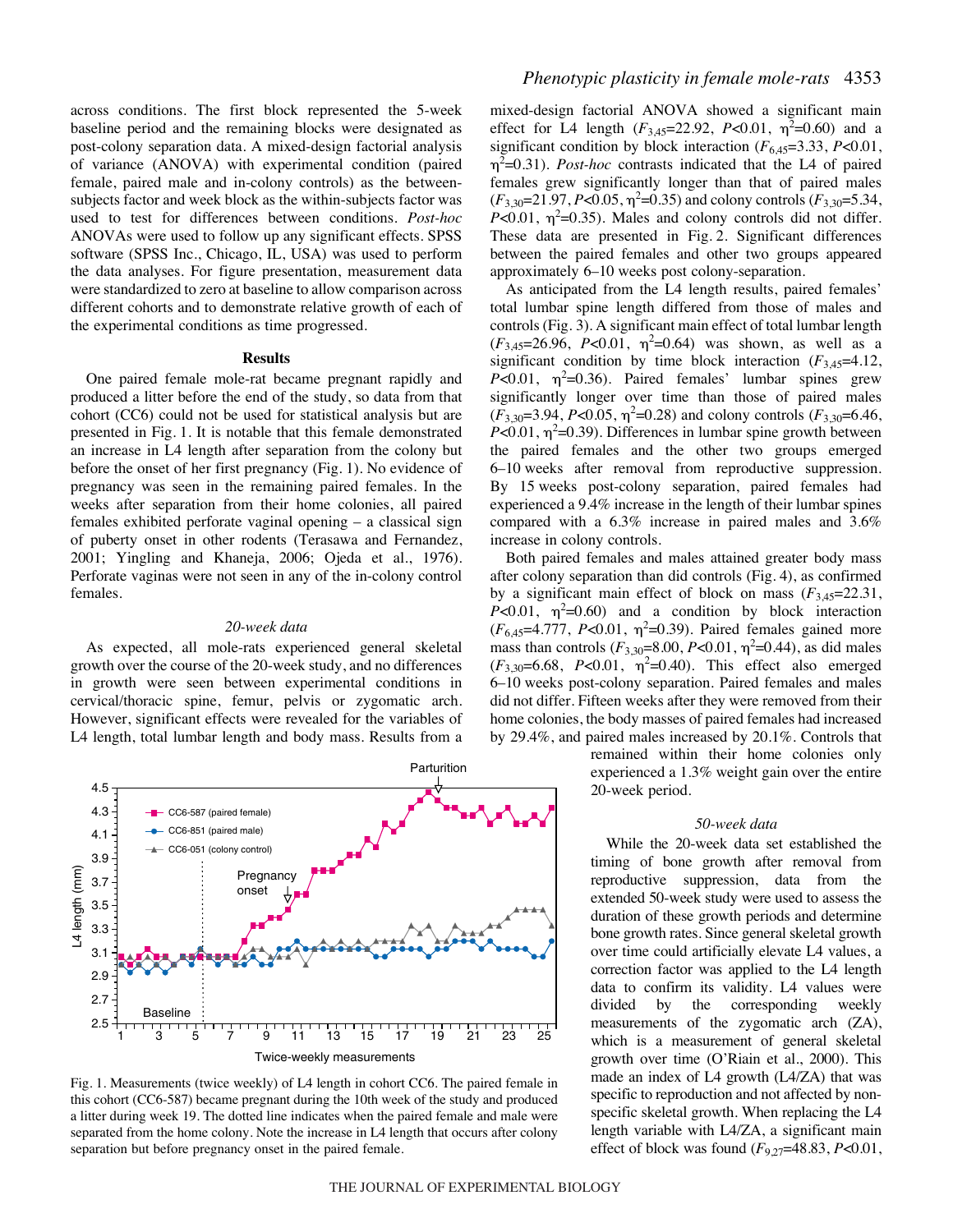

Fig. 2. Standardized measurements of L4 length over the course of the 20-week study. Means  $(\pm s.e.m.)$  for each of the 5-week blocks of the study are plotted on the *x*-axis. Baseline corresponds to the 5-week period prior to colony separation, and these data have been standardized to zero to show relative gains in L4 between the groups. The dotted line indicates the time of colony separation, and the remaining data blocks correspond to 1-15 weeks after removal from reproductive suppression. Significant differences between the paired females (*N*=6) and males (*N*=6) or controls (*N*=6) are noted with an asterisk (*P*<0.05). Data from cohorts CC1, CC2, CC9, CC10, CC11 and CC12 are included.



Fig. 3. Standardized measurements of total lumbar spine length over the course of the 20-week study. Means  $(\pm s.e.m.)$  for each of the 5week blocks of the study are plotted on the *x*-axis. Baseline corresponds to the 5-week period prior to colony separation and these data have been standardized to zero to show relative gains in lumbar spine length between the groups. The dotted line indicates the time of colony separation, and the remaining data blocks correspond to  $1-15$  weeks after removal from reproductive suppression. Significant differences between the paired females (*N*=6) and males (*N*=6) or controls (*N*=6) are noted with an asterisk (*P*<0.05). Data from cohorts CC1, CC2, CC9, CC10, CC11 and CC12 are included.

 $\eta^2$ =0.94), as well as a significant L4/ZA block interaction  $(F_{18,27} = 10.07, P < 0.01, \eta^2 = 0.87)$ . This analysis confirmed that paired females demonstrated increased L4 indices compared with paired males  $(F_{9,18}=14.654, P<0.01, \eta^2=0.88)$  and controls



Fig. 4. Standardized measurements of body mass over the course of the 20-week study. Means  $(\pm s.e.m.)$  for each of the 5-week blocks of the study are plotted on the *x*-axis. Baseline corresponds to the 5-week period prior to colony separation and these data have been standardized to zero to show relative gains in weight between the groups. The dotted line indicates the time of colony separation, and the remaining data blocks correspond to  $1-15$  weeks after removal from reproductive suppression. Significant differences between the paired females (*N*=6) and males (*N*=6) or controls (*N*=6) are noted with an asterisk (*P*<0.05). Data from cohorts CC1, CC2, CC9, CC10, CC11 and CC12 are included.



Fig. 5. L4/ZA index as a control for general growth of the skeleton over time not related to reproduction. Means  $(\pm s.e.m.)$  for each of the 5week blocks of the 50-week study are plotted on the *x*-axis. Baseline corresponds to the 5-week period prior to colony separation; the dotted line indicates the time of colony separation, and the remaining data blocks correspond to 1–45 weeks after removal from reproductive suppression. Paired females (*N*=2) exhibited greater L4/ZA indices over the course of the study than paired males (*N*=2) or controls (*N*=2), *P*<0.01 (as noted by asterisks). Data from cohorts CC1 and CC2 are included.

 $(F_{9,18}=14.652, P<0.01, \eta^2=0.88)$ , therefore validating raw L4 length as an accurate variable (Fig. 5).

Data for lumbar spine growth over the 50-week period are shown in Fig. 6A. Over the course of this extended observation period, paired females experienced a 37% increase in the length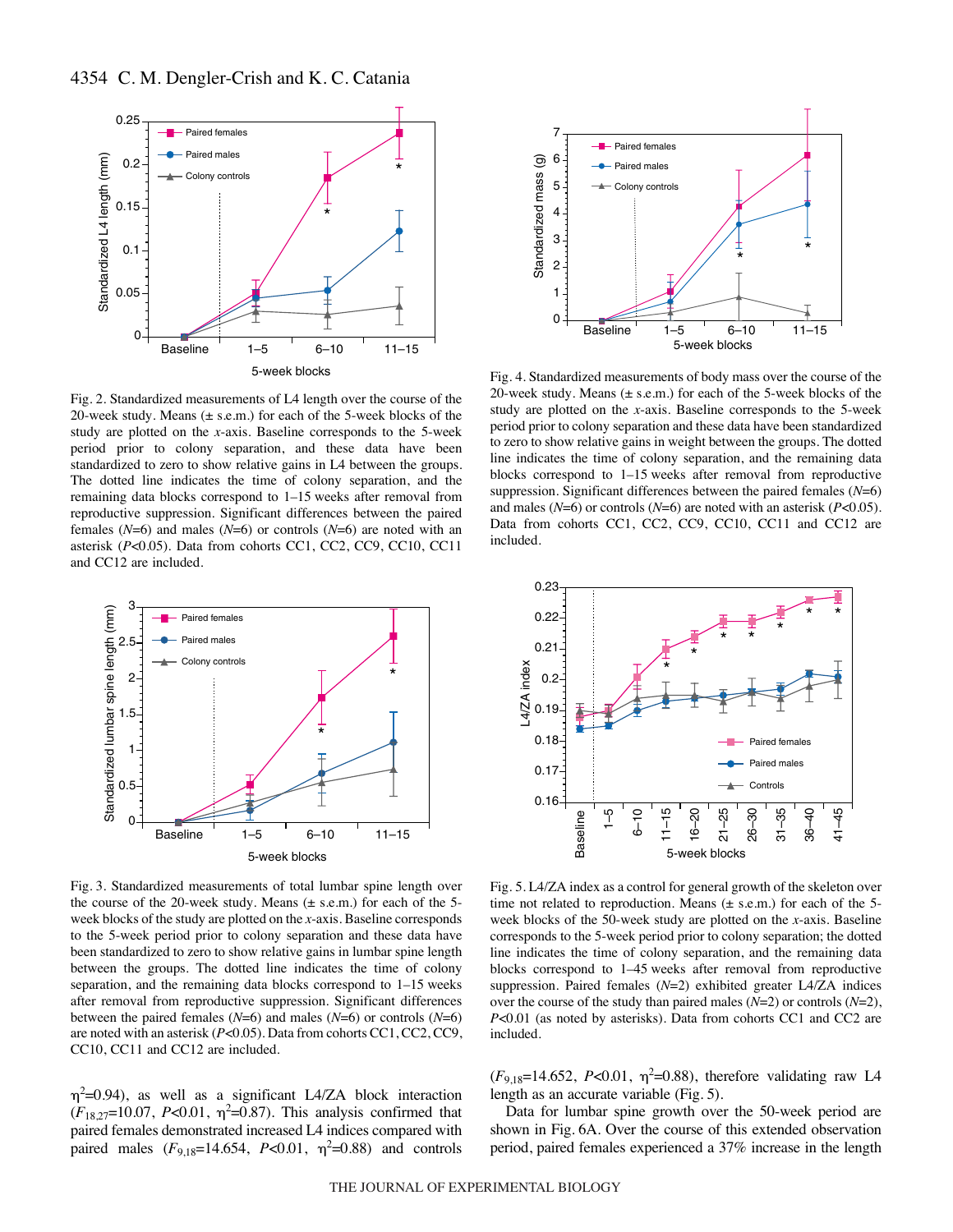

Fig. 6. (A) Measurements of total lumbar length over the course of the 50-week study. Means  $(\pm s.e.m.)$  for each of the 5-week blocks of the study are plotted on the *x*-axis. Baseline corresponds to the 5-week period prior to colony separation; the dotted line indicates the time of colony separation, and the remaining data blocks correspond to 1- 45 weeks after removal from reproductive suppression. Significant differences between the paired females (*N*=2) and males (*N*=2) or controls (*N*=2) are noted with an asterisk (*P*<0.05). (B) Percent mean gain in total lumbar spine length over the course of the 50-week study. Inset numbers on bars indicate the exact percent gained in lumbar spine from baseline to 45 weeks after colony separation for each of the experimental conditions. Data from cohorts CC1 and CC2 are included.

of their lumbar spine (Fig. 6B), which is still significantly greater than for males  $(F_{9,18}=8.492, P<0.01, \eta^2=0.81)$  and controls  $(F_{3,6}=8.414, P<0.05, \eta^2=0.79)$ . While males showed a 22% increase in lumbar length (control increases were 13%), no statistically significant differences were detected between males and colony controls. Bone growth rates (millimeters of bone accrued weekly) increased around the time of removal from the home colony and peaked approximately 6–10 weeks after colony separation (Fig. 7). This elevated growth rate remained high until about 25 weeks post-colony separation, when it decreased to control levels. This finding shows that increased bone growth rates coincided with removal from reproductive suppression although net gains in lumbar length were not seen for several weeks after this status change. The rate data showed a temporary 20-week surge in bone growth that eventually declined to baseline levels, suggestive of a puberty-like growth spurt.

Data for mole-rat weight gain over the 50-week study are show in Fig. 8A. Paired females experienced a striking 82% gain in



Fig. 7. Growth rate of L4. Mean weekly growth rate for each of the 5week blocks of the study is plotted on the *x*-axis. Baseline corresponds to the period prior to colony separation; the dotted line indicates the time of colony separation, and the remaining data blocks correspond to 1–45 weeks after colony separation ( $N=2$  per group).

mass over the course of the study, almost doubling their body mass  $(F_{9,18} = 2.963, P < 0.05, \eta^2 = 0.60)$  (Fig. 8B). Males also gained mass after removal from their home colonies, although this only appeared as a trend in the 50-week dataset. Over the 50-week study duration, males showed a 56% gain in mass compared with the 40% gain seen in non-reproductive controls. The rate of weight gain in paired females also showed a characteristic growth surge around the time of colony separation but recovered to control levels after a 10-week increase (Fig. 9). Note that some growth rate values are negative numbers: bone and body mass are dynamic variables that exhibit both gains and losses over time, especially when they are not in an anabolic phase.

#### **Discussion**

Reproductive suppression by the dominant queen mole-rat prevents initiation of reproductive activity in subordinate females and this suppression may last their entire lifespan. However, the reproductive viability of these females can be rescued if they are separated from the queen since reproductive activity begins quite rapidly after removal from a suppressive environment (Faulkes et al., 1990). In the present study, we show that spine growth occurs in female mole-rats after removal from reproductive suppression but before the first pregnancy. Previous studies suggested that pregnancy alone was responsible for the phenotypic plasticity of queen mole-rats (O'Riain et al., 2000; Henry et al., 2007), but here we provide evidence suggesting that a puberty-like growth period may also contribute to the elongated morphology of breeding female mole-rats. In the current study, adult female mole-rats that were removed from reproductive suppression showed obvious increases in the length of their lumbar vertebrae compared with their male counterparts and colony controls. Fig. 10 illustrates a particularly clear example of spine lengthening between molerats of different experimental conditions over the duration of a 50-week observation period.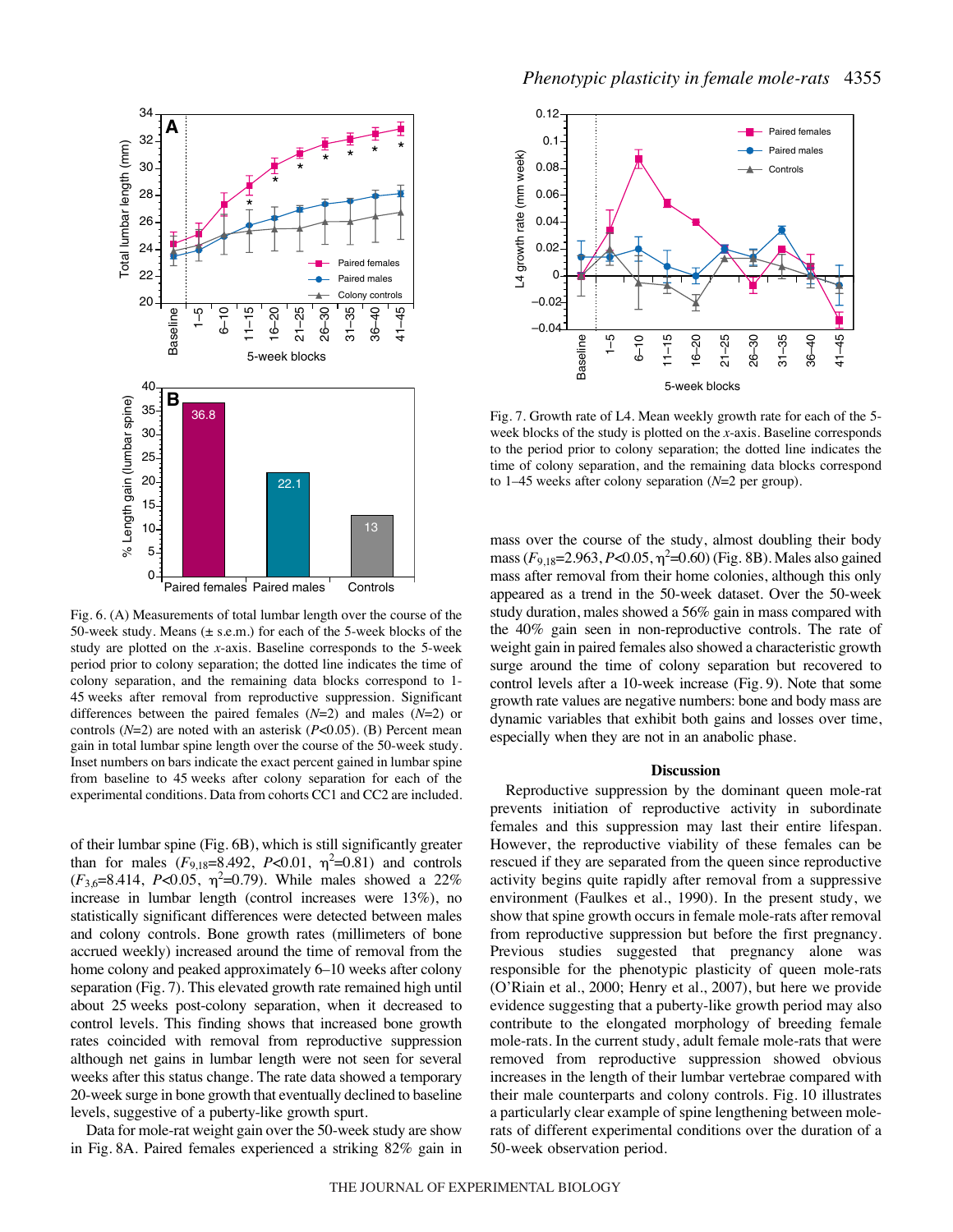

Fig. 8. (A) Measurements of body mass over the course of the 50-week study. Means  $(\pm s.e.m.)$  for each of the 5-week blocks of the study are plotted on the *x*-axis. Baseline corresponds to the 5-week period prior to colony separation; the dotted line indicates the time of colony separation, and the remaining data blocks correspond to 1-45 weeks after removal from reproductive suppression. Significant differences between the paired females (*N*=2) and males (*N*=2) or controls (*N*=2) are noted with an asterisk (*P*<0.05). (B) Percent mean weight gain over the course of the 50-week study. Inset numbers on bars indicate the exact percent weight gain from baseline to 45 weeks after colony separation for each of the experimental conditions. Data from CC1 and CC2 are included.

In their study, O'Riain and colleagues (O'Riain et al., 2000) did not detect spine length differences in female mole-rats after removal from reproductive suppression compared with nonreproductive controls. These particular females were removed from reproductive suppression in a similar fashion to those mole-rats in the current study but had not been paired with males. While it is possible that copulation with males may be necessary to initiate growth-altering hormonal changes, it is more likely that the between-subjects design used by O'Riain et al. (O'Riain et al., 2000) was insensitive to subtle differences in spine length between groups due to the high individual variability in body mass and size seen in subordinate mole-rat populations (O'Riain and Jarvis, 1998).

Although we did not use hormone sampling or inspection of the internal gonads to confirm reproductive maturation in the



Fig. 9. Rate of weight gain. Mean weekly weight gain for each of the 5-week blocks of the study are plotted on the *x*-axis. Baseline corresponds to the period prior to colony separation; the dotted line indicates the time of colony separation, and the remaining data blocks correspond to 1–45 weeks after colony separation ( $N=2$  per group).

paired female mole-rats, vaginal opening, a classical indicator of puberty in rodents (Delemarre-van de Waal et al., 2002; Ojeda et al., 1976), was observed in these animals. At the beginning of the study, female mole-rats did not exhibit vaginal opening, but by  $1-2$  weeks post colony separation, all of the paired females displayed perforate vaginal openings, suggesting that these animals became sexually mature. None of the colony control females exhibited vaginal opening through the duration of the 20- or 50-week studies. Vaginal opening is a common assessment for the timing of puberty onset because it coincides with increasing estrogen levels that result from folliculogenesis during the estrus cycle (Ojeda et al., 1976; Nathan et al., 2006; Delemarre-van de Waal et al., 2002). Evidence for activation of the hpg axis after removal from reproductive suppression (Faulkes et al., 1990) and the presence of vaginal opening suggest that female mole-rats may be experiencing a pubertylike event after separation from their home colonies.

Increased weight gain was also seen in paired female molerats and paired males compared with the controls (Figs 4 and 8), and this finding is consistent with other studies that show weight gain in mole-rats after they are removed from their home colonies and/or separated from the breeding female (Faulkes et al., 1994; Jarvis et al., 1991). Weight gain seen in the paired males may indicate some overall body growth that resulted from a change in environment and/or status. Males that were separated from their home colonies and paired with a female had less competition for food due to this reduction in colony size. Also, these formerly subordinate males were elevated to 'breeding male' status since their cage-mate was a reproductively viable female and it is possible this change caused weight gain, even though they are not under the same kind of suppression as the subordinate females (Clark and Faulkes, 1998; Faulkes and Abbott, 1991). Although weight gain is seen in the nascent reproductive males of this study, established breeding males lose 17–30% of their body mass over time and become distinguishable from conspecifics by an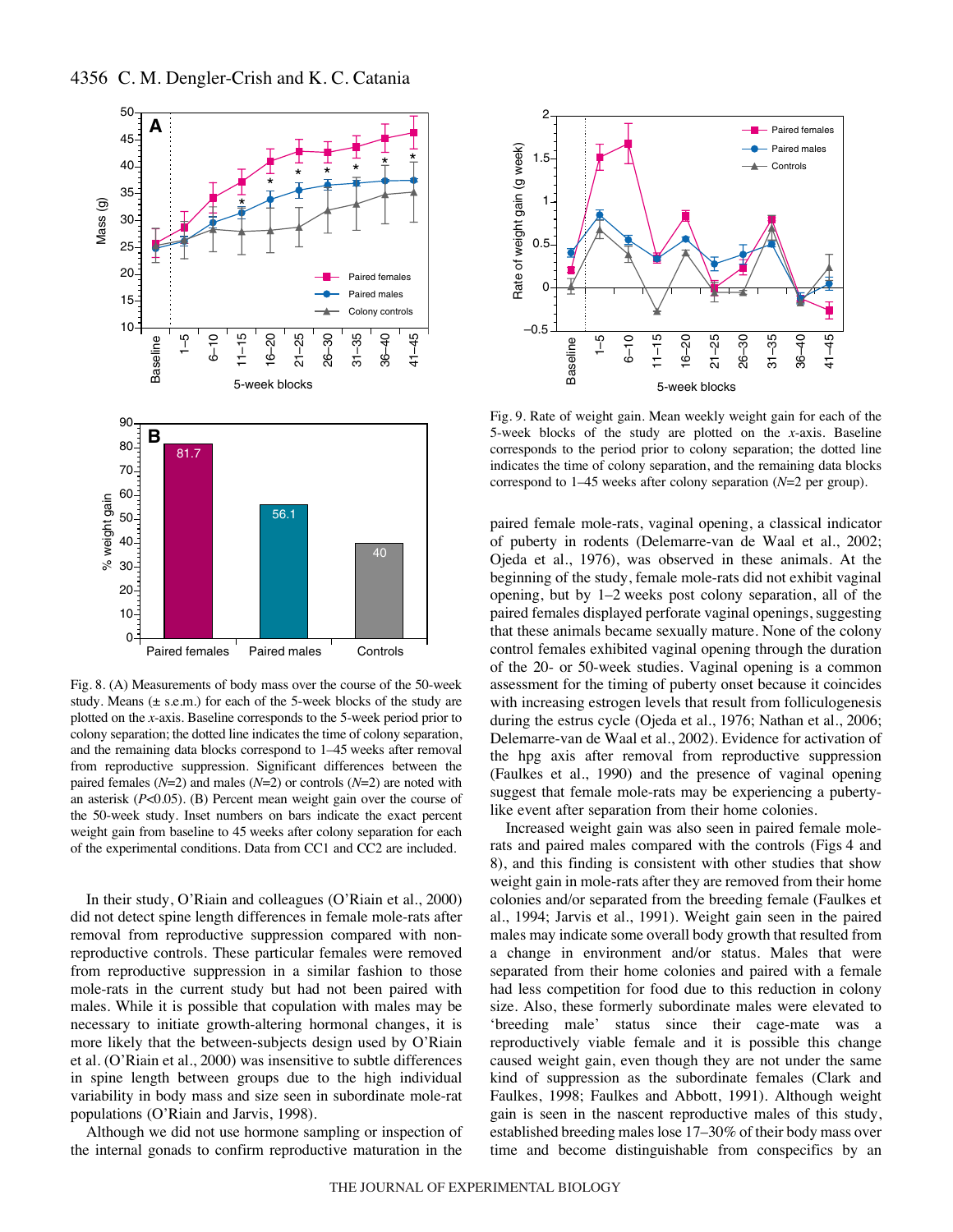

Fig. 10. Summary figure of polarized radiographs focused on the spine from one cohort (CC1) of experimental animals. (A) Paired female CC1-633; (B) paired male CC1-893; (C) colony control CC1-3581. In each panel, the first radiograph was taken during the baseline period; the second radiograph was taken at the end of the study (45 weeks after removal from reproductive suppression). The horizontal line in the center of each radiograph is aligned with the top of the vertebral body of L1. The diagram illustrates contrasts in lumbar lengthening from the beginning to the end of the study across experimental groups. The number on the center of the horizontal line indicates the percent of length gained in the lumbar spine by that animal over the duration of the 50-week study. The radiopaque cylindrical objects seen near the cervical spine are identification microchip implants.

'emaciated' appearance (Jarvis et al., 1991). This weight loss is thought to result from immune suppression caused by years of sustained testosterone levels necessary for breeding (Clarke and Faulkes, 1998; Jarvis et al., 1991).

It is interesting to note that all bone and weight gains seen in paired female mole-rats appeared several weeks after removal from reproductive suppression and became statistically discernible from males or controls approximately 6-10 weeks after colony separation. This is most likely because small increases in growth need to accumulate to be observable. This explanation was confirmed by the growth rate data, which can be a more sensitive index of subtle changes that are occurring in bone turnover. Although it took weeks to see the net increase in bone length, increased bone growth rates in paired females occurred during the 5-week block immediately after colony separation, and this growth rate peaked 10 weeks after colony separation. Therefore, growth mechanisms appeared to accelerate immediately after colony separation. The growth rate data demonstrated a pattern that consisted of an initial sharp increase and asymptote in growth, with elevated growth rates continuing for several weeks before they returned to baseline/control levels (Fig. 7). This temporary surge in growth rate exemplifies a 'pubertal growth spurt' – a debated phenomenon in rodents (Nilsson and Baron, 2004; Sengupta et al., 2005).

All of the bones measured in paired females, paired males and controls grew over the 20- and 50-week study periods, and subtle sustained growth over time was expected for these relatively young adult animals. However, the highly anabolic skeletal growth shown in the paired females was specific to the lumbar region of the spine. Other skeletal structures we measured (femur, pelvis, skull and non-lumbar vertebrae) did not exhibit a highly anabolic growth phase after removal from reproductive suppression. This indicates that reproductionrelated growth specifically affects certain aspects of the skeleton, suggesting specialized roles for these structures in the reproductive process. It is possible that the increased weight

gain seen in paired female mole-rats after removal from reproductive suppression plays a role in spine growth (Eastell, 2005; Wertz et al., 2006), but in our current data it is hard to determine a causal relationship between weight gain and bone growth because they appear concurrently.

Why is it that phenotypic plasticity and anatomical distinction are so important to reproductively viable female naked mole-rats? Pregnancy and lactation place great demands on maternal bone, particularly for primiparous female rodents, requiring significant preparation of the skeleton before the first pregnancy (Kunkele and Kenagy, 1997). Other studies have shown that female rats acquire excess skeletal mass prior to their first pregnancy (Bowman and Miller, 1999; Redd et al., 1984). Larger bones are stronger bones, and the post-pubertal lengthening of the spine could provide the mechanical support necessary for carrying the increased load of an abdomen full of pups (Schoenau, 2006; Specker and Binkley, 2005). Jarvis et al. (Jarvis et al., 1991) previously suggested that the environmental constraints of living in small-diameter underground tunnels favor a process that involves extending the abdomen to optimize pup carrying capability; increases in abdominal girth would be counterproductive for navigating such a restrictive terrain. In other species, such as meerkats, increased maternal body length has been correlated with larger litter sizes (Russell et al., 2004). Also, the lactation period reduces bone mineral, often in the lumbar spine (Bowman and Miller, 1999; Tojo et al., 1998). Supplementation of maternal calcium stores would also be needed to accommodate nursing large litters, and bone accumulation could provide these mineral reservoirs (Black et al., 2000; Bowman and Miller, 1999; Miller and Bowman, 2004; Sengupta et al., 2005). The expansion of one local region of the skeleton, the lumbar vertebrae, could accommodate all of these needs and help refine the metabolically costly act of reproduction.

This study has demonstrated that reproductively viable nulliparous female mole-rats exhibited substantial elongation of their lumbar vertebrae – a characteristic previously relegated to